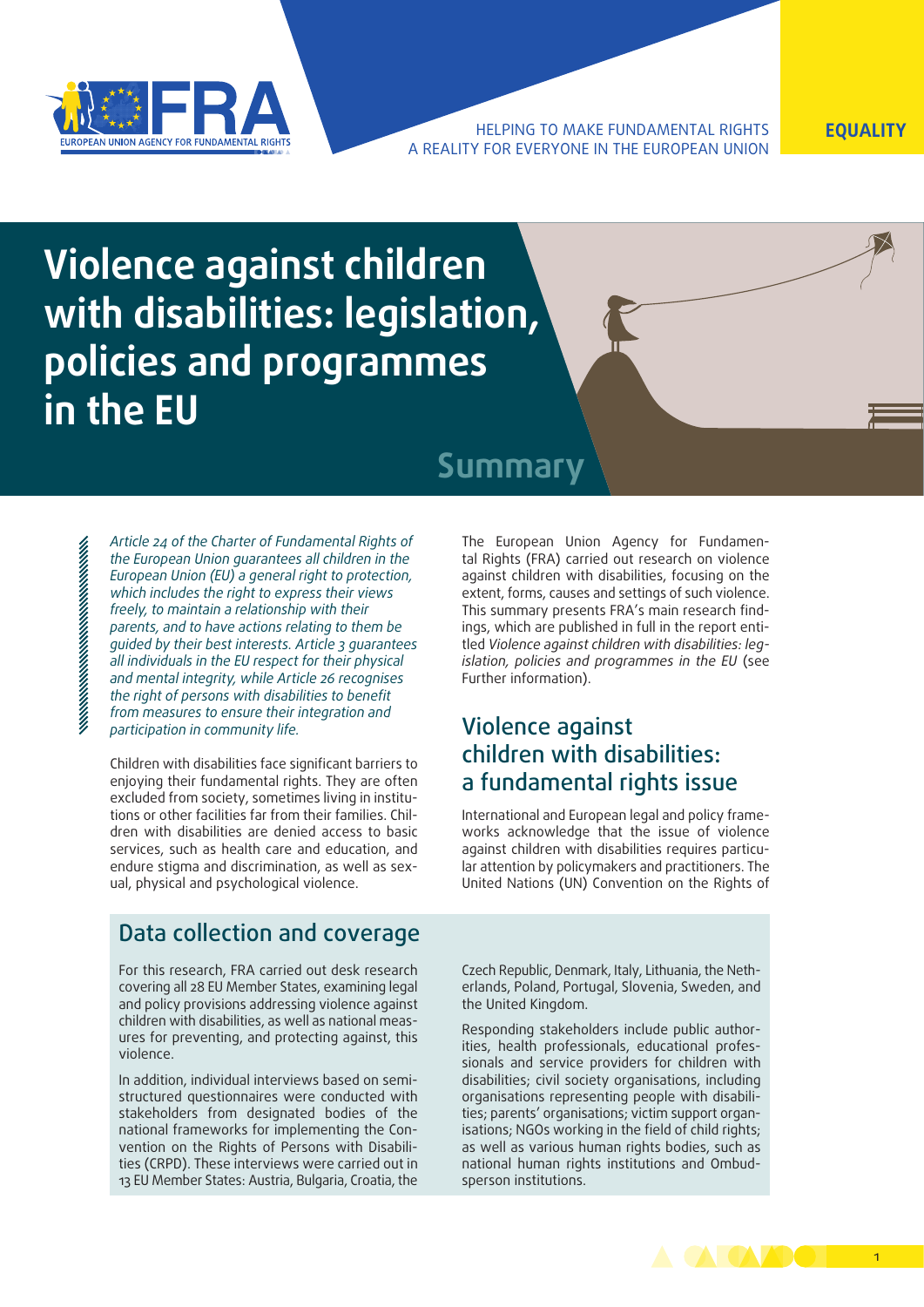the Child (CRC) and its Convention on the Rights of People with Disabilities (CRPD) are essential in ensuring that children with disabilities are protected from violence; one specifically relates to children and the other to living with a disability. All EU Member States have ratified the CRC and, as of September 2015, 25 EU Members States have ratified the CRPD. In 2010, the EU also acceded to the CRPD, meaning that the convention is now an integral part of the EU legal order, and that all EU legislation and practices must be consistent with its requirements.

The treaty bodies of both of these UN conventions have elaborated on violence against children with disabilities in several General Comments and in Concluding Observations to States Parties' reports. Member States have also acknowledged the protection needs of children with disabilities in various ways, such as when criminalising violence or when defining national policies to address it. In its recent Concluding Observations to the European Union, the CRPD Committee recommends that the EU take necessary measures to mainstream disability in all legislation, policies and strategies for fighting violence, abuse and exploitation.

Violence against children with disabilities is difficult to substantiate since these children are largely invisible in official statistics. Few reliable estimates of the number of children with disabilities exist, due to outdated and varied definitions of disability; a lack of reliable data-collection methods on disability, especially among children; as well as differences in approaches to collecting data on disability prevalence across countries. The 2011 World Report on Disability, citing the 2004 Global Burden of Disease study, estimates that the average global prevalence of moderate and severe disability in children aged 0–14 years is 5.1 %. This corresponds to about 93 million children around the world. There is no unified source that provides data on children with disabilities in the EU.

Although there are similarly little data regarding the extent of violence against children with disabilities, respondents in the context of this research indicated a high prevalence of abuse against such children. UNICEF estimates that children with disabilities are three to four times more likely to experience physical and sexual violence, as well as neglect, than non-disabled children.

*"Children with disabilities appear to be very vulnerable, much more vulnerable than all other children." (Representative of a children's rights NGO, Netherlands)*

*"It definitely happens to them. It's […] very serious. And evidently the cases that are dealt with are just a fraction of the actual number […]. It's a problem that's much larger than we think." (Clinical psychologist, Czech Republic)*

Children with disabilities can fall victim to violence in different settings, including schools, at home, or in institutions. Compared with adults, all children are in a situation of vulnerability, due to their stage of development, limited legal capacity and dependence on parents or other caretakers. This situation is exacerbated when a child has an impairment. Children with disabilities experience higher rates of violence as well as disability-specific forms of violence, which are different to that experienced by children without disabilities. They include violence motivated by prejudice towards the disability, restraint, sexual abuse during daily hygiene routines, violence in the course of treatment, as well as overmedication. Research shows that children with disabilities are particularly vulnerable to psychological, sexual and physical abuse, which can devastate their lives.

*"Children with disabilities are among the most stigmatised and marginalised children and it could be said that the risk of violence for them is significantly higher namely because they are ignored by society and there is a negative traditional mindset." (Public authority representative, Bulgaria)*

Social isolation and stigma, as well as their particular situation and higher reliance on care – at home, in care centres and in institutions – increases the risk of violence for children with disabilities for a variety of reasons. Impairments often make children appear as 'easy targets', because they may lack the skills to protect themselves, face barriers in reporting violence, or their complaints might not be taken seriously. Gender and ethnic, migrant or socioeconomic status can add additional layers of risk. The impact of these factors, which increase the risk of violence, is multiplied when child protection services do not respond adequately to specific needs of children with disabilities – whether due to inaccessibility or a lack of trained professionals.

*"We estimated that […] if you were a black boy, classed as 'special educational needs' from a low income background, you were 168 times more likely to be excluded from school than a girl from a more affluent area without 'special educational needs'." (Respondent from a national human rights body, United Kingdom)*

Children with disabilities are often excluded from child protection services or initiatives that cater to child victims without disabilities. This makes it more likely for children with disabilities to fall between the cracks of general child protection services and specific services for persons with disabilities. Furthermore, providing services to children with disabilities is often in the hands of several organisations or different authorities that do not properly coordinate their efforts.

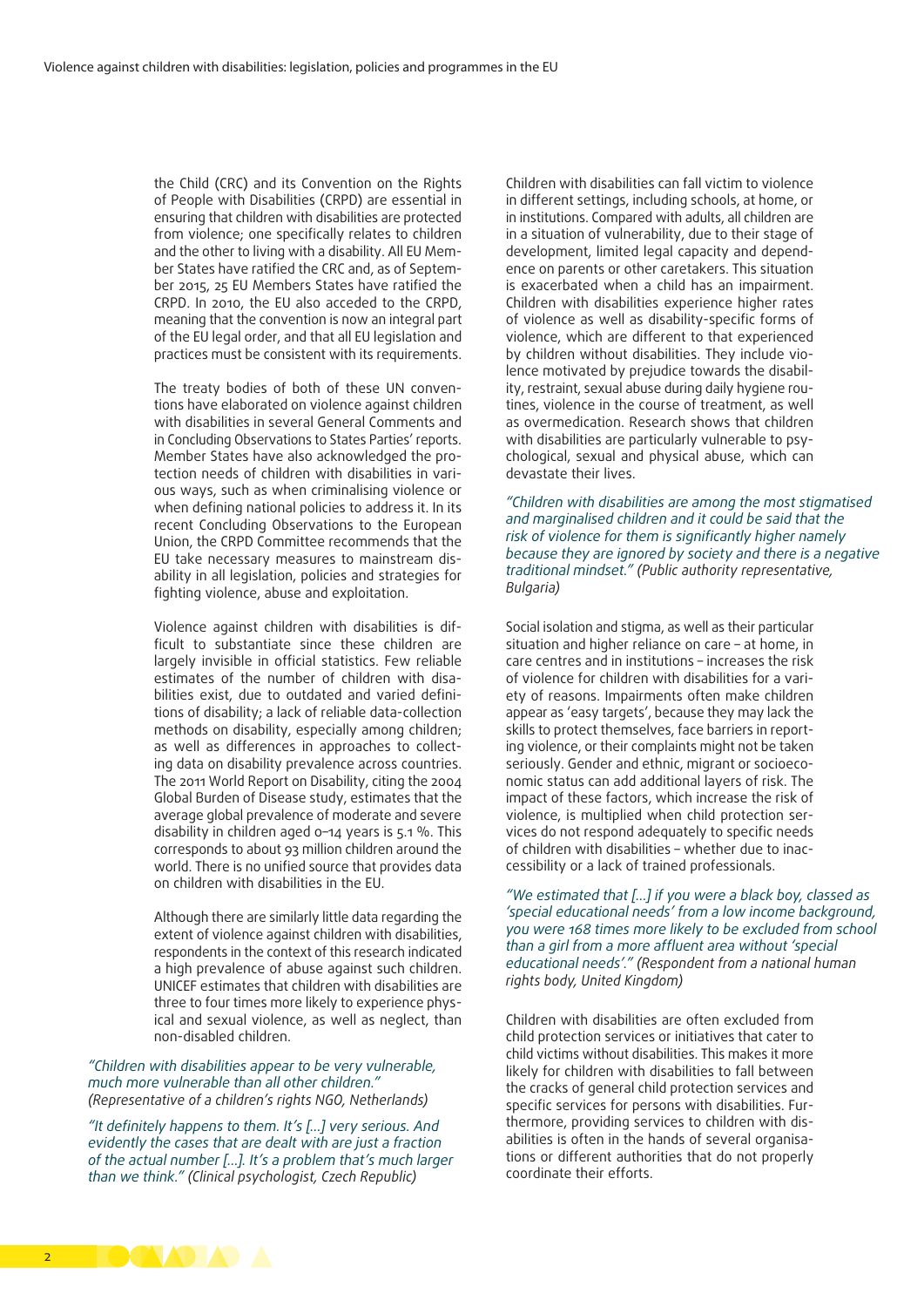*"For example, it can happen that three bodies are acting in parallel, without networking in terms of information sharing, without case conferencing or coordination of some segments of action. They would be much more effective if they were interlinked and networked, if they were exchanging information." (Respondent from a national human rights body, Croatia)*

> Child protection systems, reporting mechanisms and victim support services often fail to take into

account the needs of children with disabilities, placing further obstacles in the way of those seeking support, trying to report abuse, or seeking redress. The European Commission reflection paper on "*Coordination and cooperation in integrated child protection systems"* has emphasised the need to ensure that national child protection systems are accessible to children in vulnerable situations, including children with disabilities.

# Key findings and evidence-based advice

Based on its research, FRA believes that policymakers and relevant stakeholders should concentrate their efforts to fight violence against children with disabilities, and to effectively protect them from abuse and exclusion across the EU, on the action areas outlined below.

### Establishing more inclusive child protection systems

Measures to prevent and address violence against children with disabilities are most effective when they are holistic and cross-cutting. FRA research indicates that efforts need to involve and target all actors who play a role in a child's life – from families, communities, professionals and institutions to the general public.

When combined with disability, other factors such as a child's gender, socioeconomic, ethnic or migrant background – increase the risk of violence. It is therefore important to recognise the multiple layers of risk, take preventive measures, and craft services and measures to provide multi-faceted support. Many respondents stressed that early intervention systems are often inadequate for children with disabilities, failing to rapidly identify and respond to risk situations.

Child protection services play a vital role in ensuring that the multiple needs of children with disabilities are adequately addressed. But they sometimes fail to cater to the specific needs of children with disabilities, and are often inaccessible, both in terms of physical accessibility and a lack of staff with the requisite skills or training.

General services and measures targeted at children or adults with disabilities tend to overlook the specific support needs of, and barriers faced by, children with disabilities, which can prevent them from accessing services.

Member States have adopted different policy approaches to tackling violence against children with disabilities. Some include the protection of children with disabilities in child protection policies, while others address this in policies on the rights of persons with disabilities; others have devised specific policies to address violence against all children in schools or at home. While these general policies acknowledge the higher risk of violence faced by children with disabilities, they often fail to establish concrete measures. A majority of respondents asserted that policies should have a holistic aim, cover all children – including children with disabilities – and thus avoid having separate instruments covering different groups of children (for an in-depth analysis, see Sections 2.2., 3.1., 3.3. and 4.6. of the full report).

#### FRA opinions

*EU Member States should address violence against children with disabilities through an integrated approach. General policies targeting children or persons with disabilities should recognise that children with disabilities face a higher risk of violence and set out concrete, specialised measures and accessible support services. Such an integrated approach helps ensure that protecting children with disabilities is part of the general national child protection system, and that all measures and support services for children who are victims of violence are age-, gender- and impairment-sensitive.*

*Child protection services should provide all-round support to children with disabilities and their families. They should also take into consideration other characteristics that could increase the children's vulnerability to violence, such as gender, ethnicity and socioeconomic background. Prevention programmes could include early intervention programmes, awareness-raising measures, training on responsible parenting and family support, as well as respite programmes.*

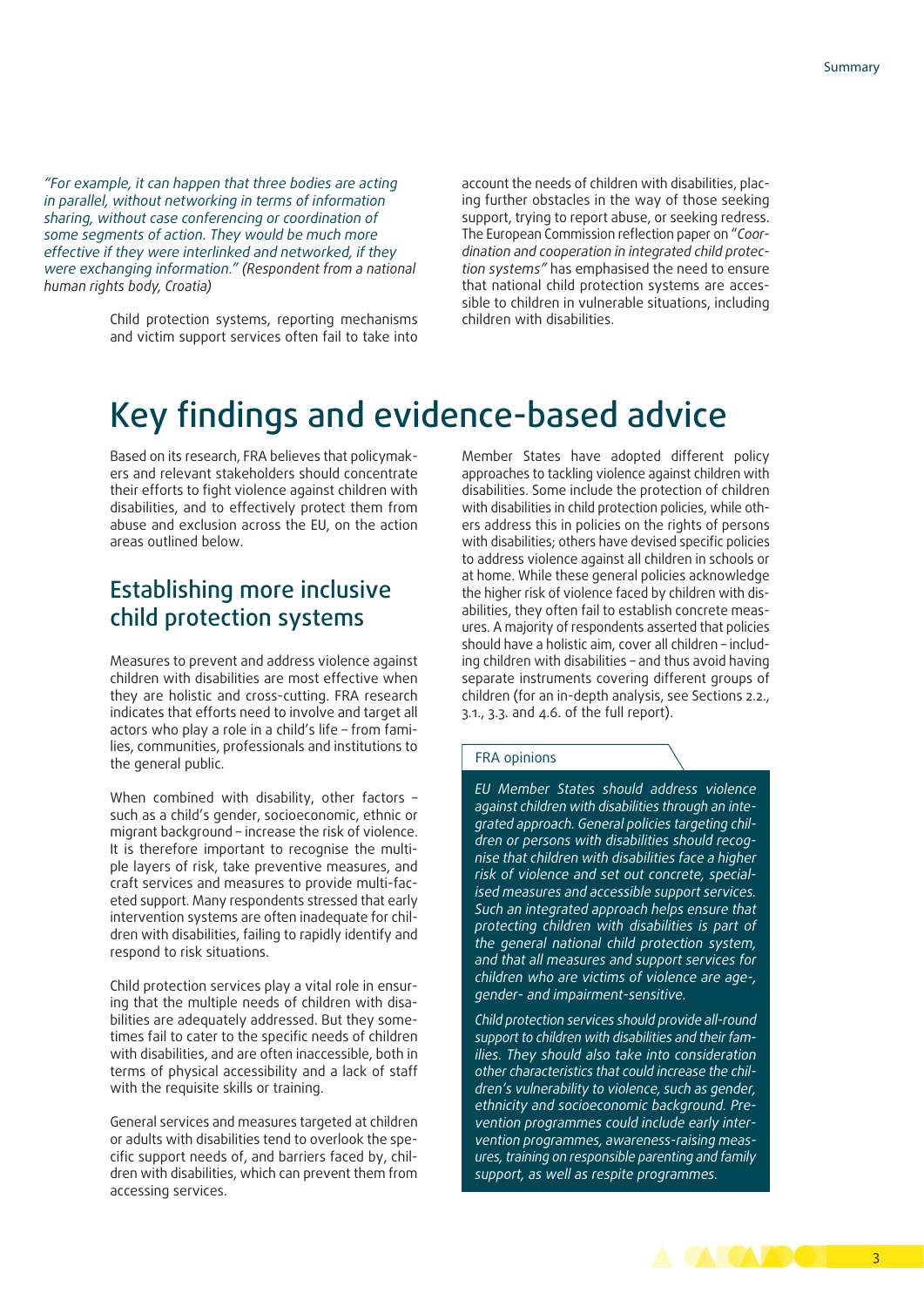*EU Member States should ensure that public authorities monitor the situation of children with disabilities, especially with regards to violence. They should involve, as appropriate, independent monitoring mechanisms established under Article 33 (2) of the CRPD, as well as national human rights institutions.*

### Enhancing the legal and political frameworks for protecting children with disabilities

Respondents identified a number of challenges in addressing violence against children and ensuring that crimes against them are efficiently prosecuted. These include difficulties in viewing children with disabilities as reliable witnesses in court, a lack of trained professionals, a lack of age-appropriate and accessible complaint mechanisms, and low levels of reporting.

FRA research shows that most EU Member States consider disability and age as aggravating factors for violent crimes. At the EU level, several directives protect children with disabilities from violence. Directive 2011/93/EU on combating the sexual abuse, sexual exploitation of children and child pornography and Directive 2012/29/EU establishing minimum standards on the rights, support and protection of victims of crime (Victims' Rights Directive) aim for a certain level of harmonisation of criminal law provisions, including regarding support for child victims, reporting of crimes and prosecuting offenders.

Only 13 EU Member States explicitly address bias based on disability in their criminal code. Of these, only a few separate the hate motivation from the basic offence by using enhanced penalties to stress the severity of bias-related offences; most define bias motivation as an aggravating circumstance.

The European Commission has adopted policy documents on both children's rights policy and disability policy – the EU Agenda on the Rights of the Child and the European Disability Strategy 2010–2020, respectively. Both refer to the rights of children with disabilities. In addition, the Commission has established two groups consisting of Member State representatives – one of experts on the rights of the child, and one on the rights of persons with disabilities – allowing for cooperation and exchanges of information, experiences and good practices. As a party to the CRPD, the EU is bound by the convention's obligations to the extent of its competences. In the Concluding Observations on the initial report of the EU, the CRPD Committee specifically recommended that all disability strategies address and mainstream the rights of boys and girls with disabilities.

The European Parliament has two distinct Intergroups – one to deal with issues relating to children and another relating to disability policy. These structures could increase the attention paid to children with disabilities, particularly to issues of protection from violence, in discussions and actions (see Chapters 1 and 2 of the full report).

#### FRA opinions

*EU Member States should ensure that victim support services, as well as judicial and nonjudicial redress mechanisms, are fully accessible to children with disabilities who are victims of violence and their families. They should also promote the reporting and recording of incidents through active outreach policies. Redress mechanisms should provide age- and impairment- appropriate accommodations and professional support.*

*Member States should ensure that specially trained staff are involved in investigating and following up on reported incidents of violence against children with disabilities, including during the individual assessment required by the Victims' Rights Directive.*

*Member States must ensure that age and disability are regarded as aggravating factors in the context of sexual violence, as established in the Directive combating the sexual abuse, sexual exploitation of children and child pornography. They should consider including disability on an equal basis with other forms of bias motivation and introducing enhanced penalties for bias-motivated offences, as suggested in the FRA Focus paper entitled* [Equal protection](http://fra.europa.eu/en/publication/2015/equal-protection-all-victims-hate-crime-case-people-disabilities)  [for all victims of hate crime – The case of peo](http://fra.europa.eu/en/publication/2015/equal-protection-all-victims-hate-crime-case-people-disabilities)[ple with disabilities](http://fra.europa.eu/en/publication/2015/equal-protection-all-victims-hate-crime-case-people-disabilities)*.*

*The European Commission should consider including a comprehensive rights-based strategy for children with disabilities in future reviews of the EU Agenda on the Rights of the Child and other children's rights policies. The midterm review of the European Disability Strategy 2010–2020 should include explicit measures for the protection, promotion and fulfilment of the rights of children with disabilities, with specific reference to the prevention of violence.*

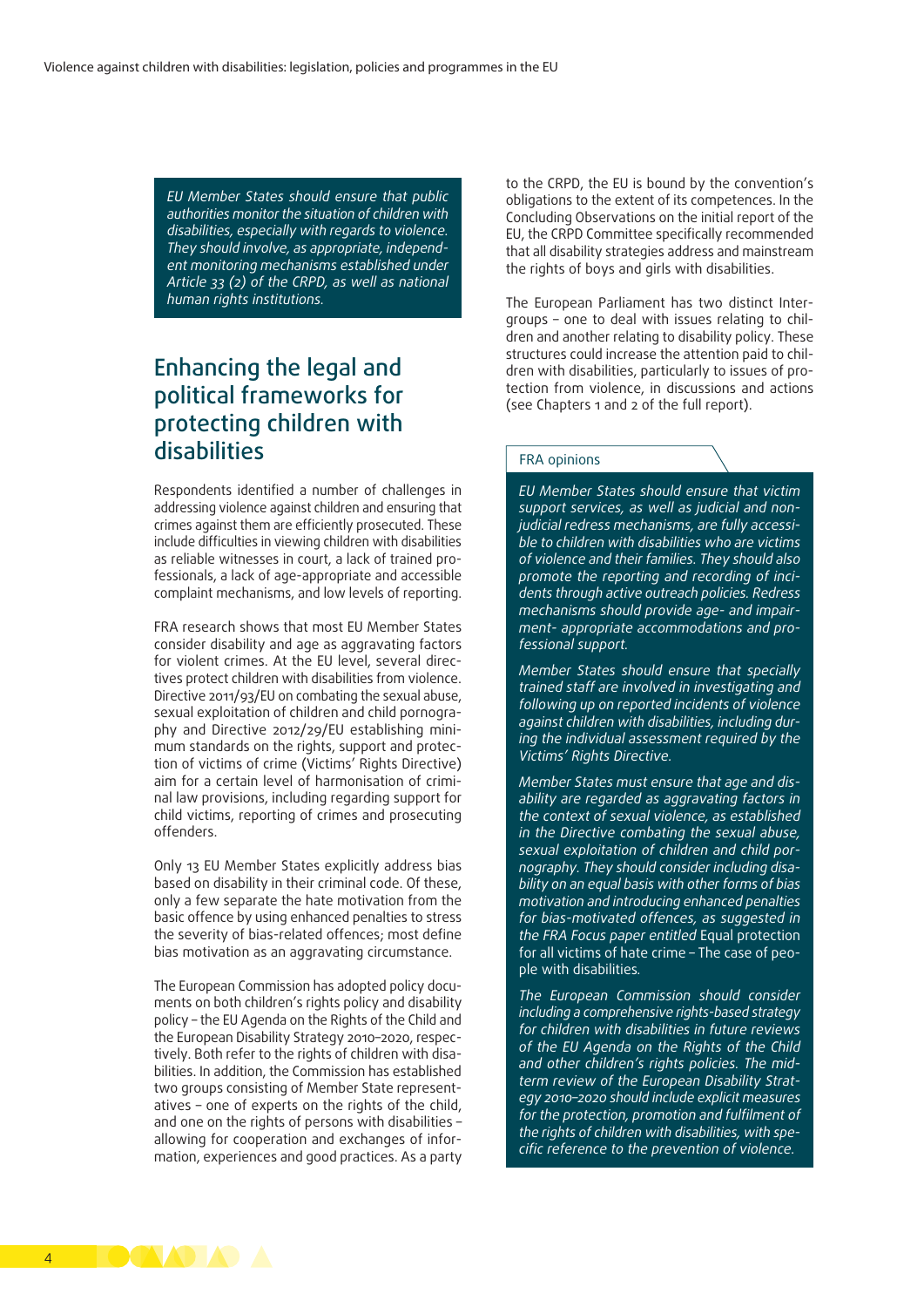### Ensuring coordination and appointing a focal point for children with disabilities

Respondents emphasised that a holistic framework bringing together all bodies involved in child protection is essential to prevent violence against children with disabilities. Such a framework should include disabled persons' organisations and organisations that represent children with disabilities and their families. Respondents stressed that cooperation needs to start at the stage of developing strategies and action plans, and then be reflected in the actual implementation of policies and the provision of services.

Services for children with disabilities are often developed by a range of actors. To avoid overlaps or gaps, regular and coordinated cooperation is crucial. But respondents note that a lack of cooperation often hinders the effective provision of services; that formal coordination mechanisms are either missing or not implemented in practice; and that cooperation is mainly informal and takes place outside of established channels. Even where formalised coordination mechanisms are in place, they often fail to address children with disabilities' particular risks of, and greater vulnerability to, violence. Professionals generally lack the competence and knowledge to adequately address potential risk situations and cases of abuse concerning children with disabilities.

In addition, respondents noted a lack of unified procedures across professional groups – such as police, social, health and educational staff – and stressed that often even a common understanding of how to recognise and address abuse against children with disabilities is lacking (see Sections 2.2., 2.3., 4.4. and 4.5. of the full report).

#### FRA opinions

*EU Member States should consider appointing a national focal point for children with disabilities, as suggested in CRC Committee General Comment No. 9, to ensure appropriate coordination between all actors – both public and private – who provide services and support to children with disabilities. This focal point should closely cooperate and coordinate with the national mechanisms in place for implementing the CRPD, defined in its Article 33.*

*To facilitate the work of such national focal points, Member States could create, at the local*

*level, a network of coordination mechanisms responsible for overseeing the implementation of national policies and measures, improving collaborative and integrated responses in cases of violence, and ensuring adequate crossprofessional capacities in assessing risk situations. Such coordination mechanisms could bring together professionals from the health, social, and educational sectors; judicial authorities; social workers; practitioners working in victim support organisations; as well as representatives of DPOs and organisations of children with disabilities and their families. This would help avoid the compartmentalisation of responses and improve the coordination of services for children with disabilities.*

*Member States should consider standardising operational procedures among different authorities responsible for preventing and responding to violence against children with disabilities, for example, through targeted memoranda of understanding clearly defining responsibilities, procedures and referral mechanisms. Another effective way to promote cooperation would be to provide compulsory training courses bringing together professionals working in diverse fields.*

### Addressing societal attitudes, promoting diversity and countering isolation

Violence against children with disabilities takes many forms and occurs in diverse settings. Respondents identified various causes of violence, ranging from negative societal attitudes based on prejudice and a lack of knowledge or understanding about disability to professional or individual attitudes rooted in intolerance towards the 'other'.

According to the respondents, social exclusion and isolation increase the risk of violence against children with disabilities in various settings. They noted that the institutional isolation of children with disabilities limits their interaction with the general population, hampering broad awareness and understanding of disabilities.

Respondents also stressed that children who are disabled and have other vulnerable characteristics – due to their socioeconomic status, ethnicity, migrant status, or gender – face an increased risk of violence (see Section 3.2. and Chapter 4 of the full report).

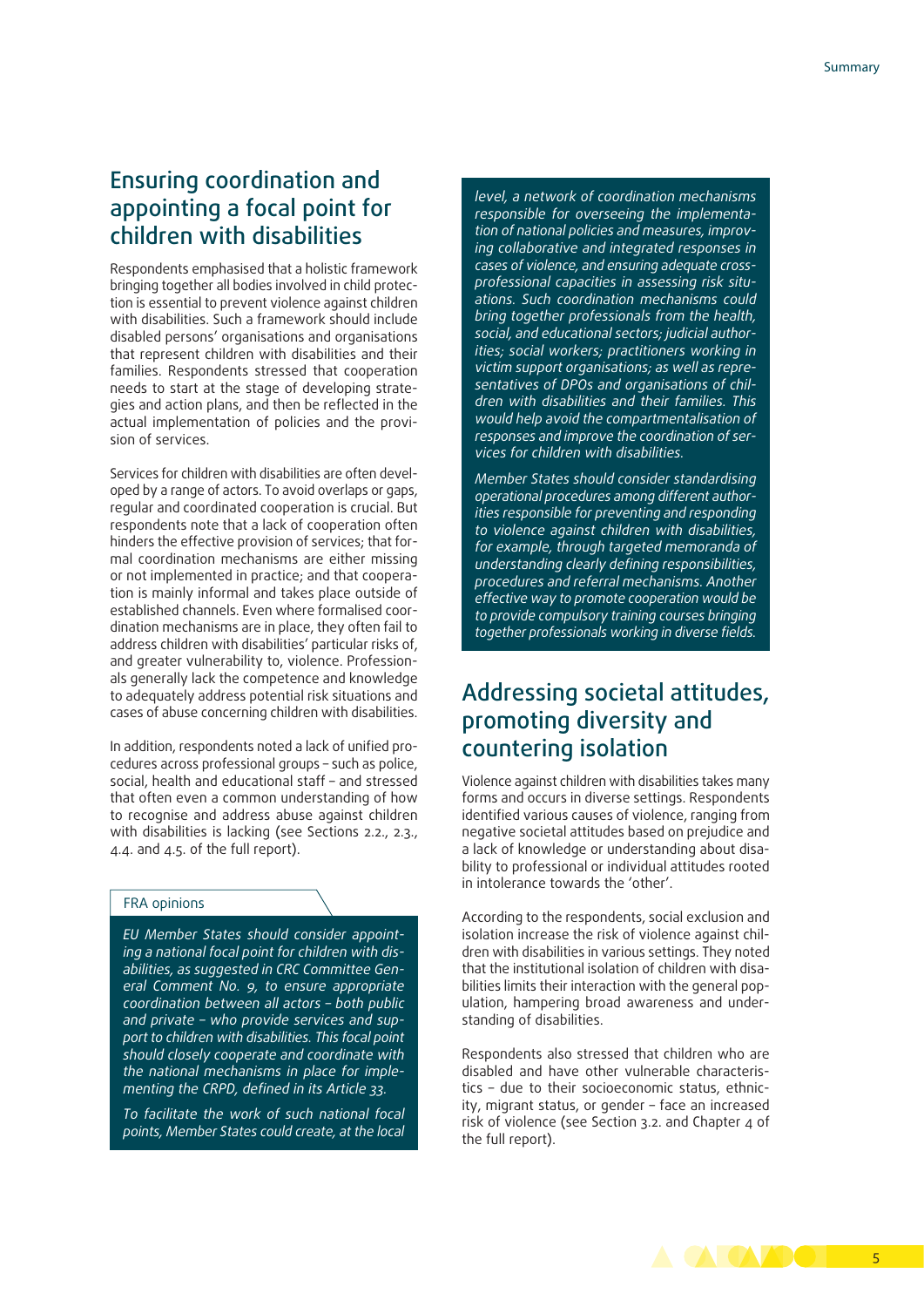#### FRA opinion

*EU Member States and the EU should develop awareness-raising and accessible-information campaigns to raise awareness of the CRPD, promote diversity, combat prejudice and tackle the societal stigma and isolation of children with disabilities. Such campaigns should target the general public, parents, children, as well as public officials and professionals working with these children. Various institutions at the national level, such as relevant ministries, national human rights bodies, NGOs and DPOs, could organise these campaigns.*

### Promoting child-focused prevention measures and child participation

The research shows that EU Member States have established a number of measures to address violence against children with disabilities, targeted at various groups, including children themselves. However, including children with disabilities in mainstream activities is not always ensured. Respondents noted that, due to their isolation, children with disabilities are often excluded from formal and informal activities that teach children how to identify risks and respond to violence.

Respondents point to children with disabilities' lack of understanding of what constitutes abuse as a main risk factor. Many children with disabilities may not be aware that certain behaviour is unacceptable, particularly in the case of sexual abuse.

Promoting the participation of children and persons with disabilities is one of the key pillars of the CRC and the CRPD. Respondents believe that, despite the efforts of DPOs, NGOs, NHRBs and other actors, children with disabilities remain excluded from opportunities to express their views. When children with disabilities are not given a voice, they remain invisible in policy planning and their needs unmet by inaccessible general services. Respondents highlight the importance of including children with disabilities in activities that promote their general participation in all aspects of life as key to preventing violence and giving them tools to identify and report violent incidents (see Section 2.5. and Chapters 3 and 4 of the full report).

#### FRA opinions

*EU Member States should establish, in cooperation with civil society actors, appropriate educational programmes that strengthen the self-confidence and assertiveness of children with disabilities to help them identify risky situations and inappropriate behaviour, and determine how and where to seek advice and redress. Such programmes should include information about relationships and sexuality to permit children with disabilities to distinguish between appropriate and inappropriate sexual behaviour.*

*Member States should ensure that educational programmes on violence, bullying or general children's rights issues are fully accessible to children with disabilities, irrespective of impairment, and sensitive to gender and other characteristics, such as ethnic and/or migrant background.*

*In line with their obligations under the CRC and the CRPD, Member States should ensure that the voice of children with disabilities is represented, directly and through representative and family organisations, in the design, implementation and monitoring of laws, policies, services and measures addressing violence against them. To this end, EU Member States should consider strengthening existing consultative mechanisms, for example by setting up advisory bodies that include children with disabilities and their representatives.*

### Providing family-focused services

Violence against children with disabilities also occurs in domestic settings. Respondents identified exhaustion, burn out, economic distress and a feeling of being "left alone" amongst families and carers of children with disabilities as the main triggering factors. Respondents highlighted insufficient support in easing the financial, physical and emotional burden placed on families and care givers of children with disabilities, and stressed the importance of providing programmes – such as respite programmes – to reduce stress. Many pointed out that rural areas particularly lack support services for children with disabilities and their families.

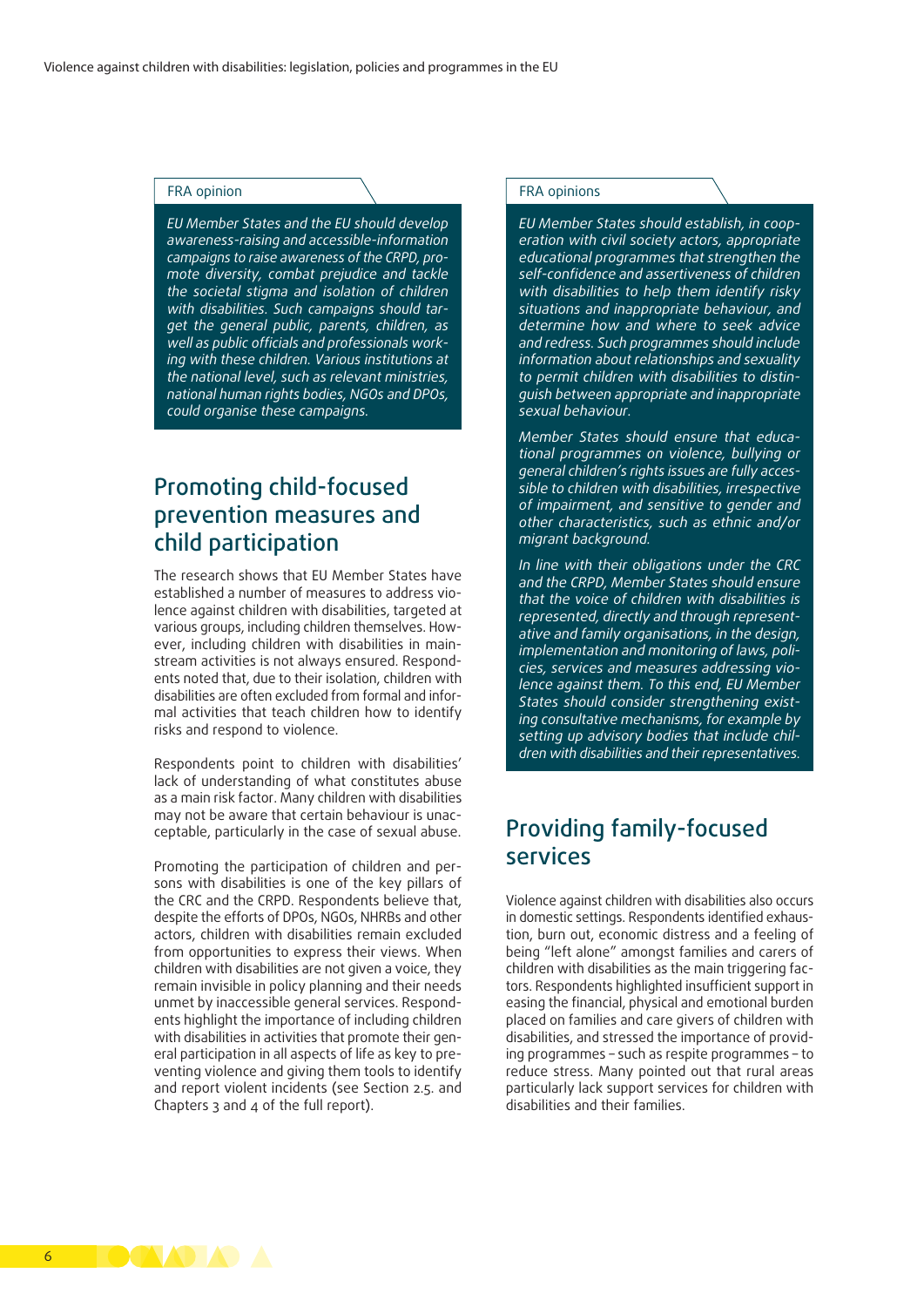Respondents believe that the exposure and response to violence may be linked to a child's personal or family situation, such as being at risk of poverty, having a migrant or ethnic minority background, or growing up in a single-parent household. Respondents often mention the financial strain on families as a possible cause of neglect and a key area in which social support is needed. Respondents found that families living beneath the poverty line have less knowledge of, and access to, services, and hence fewer opportunities to get support.

Respondents also noted that feelings of shame and disappointment are sometimes attached to the disability of a family member, especially of a child, and that disability can be considered taboo. This makes family members reluctant to access support services to address exhaustion or burnout (see Sections 3.2., 3.3., 4.3. and 4.6. of the full report).

#### FRA opinions

*EU Member States should provide child protection services with the necessary training and resources to prevent abandonment, and assist families in ensuring that children with disabilities stay with their family, while safeguarding the child's best interests. To this end, child protection services should provide targeted information, orientation, counselling, peer support and training to families, as well as direct and indirect financial support reflecting the needs of children with disabilities and their families. Respite care programmes should be offered to parents or other carers at an affordable cost to prevent burn-out or neglect due to exhaustion.*

*Member States should ensure that the multiple layers of risk faced by children with disabilities are acknowledged and addressed by child protection services, such as through the early identification of risk and comprehensive family-focused support services. Special attention – including through outreach by organisations that represent children and children and adults with disabilities – should be given to migrant and single-headed families, families at risk of poverty or in other vulnerable situations, and families living in rural areas, as they may not be aware of available support.*

### Ensuring inclusive education and participation in all aspects of life on an equal basis with others

Respondents indicate that children with disabilities are more vulnerable to abuse at school, both from their peers and from teachers. This reflects a lack of proper mechanisms to ensure inclusion in mainstream schools, inadequate training of teachers and the absence of robust prevention mechanisms. Respondents spoke about widespread bullying of children with disabilities, as well as other, more subtle, forms of violence, such as exclusion and isolation. The research shows that Member States implement various instruments to address bullying in schools, and that these could more strongly consider children with disabilities.

Article 24 of the CRPD reflects a clear commitment by States Parties to ensure an inclusive educational system for children with disabilities, and obliges states to provide the support necessary to facilitate their full and equal participation in education. However, many respondents noted difficulties in accomplishing an inclusive education, and argued that ensuring a safe environment for all children, including children with disabilities, in mainstream schools requires proper support to enable genuine participation, and not just integration (see Sections  $3.3.$ ,  $4.2.$  and  $4.4.$  of the full report).

#### FRA opinions

*EU Member States should ensure that schools provide a safe and supportive environment with "zero tolerance" for any form of violence, and that they have effective mechanisms in place to respond at the earliest sign of hostility. Anti-bullying policies and procedures should specifically include children with disabilities.*

*Member States should ensure that all teachers, support staff and other educational professionals have the skills and tools necessary to identify and react to cases of violence against children with disabilities in school settings. Educational authorities could consider incorporating children's rights, with a particular focus on children with disabilities, into teacher training curricula. They should also address the lack of, or shortages in, appropriate training on recognising violence and on early intervention.*

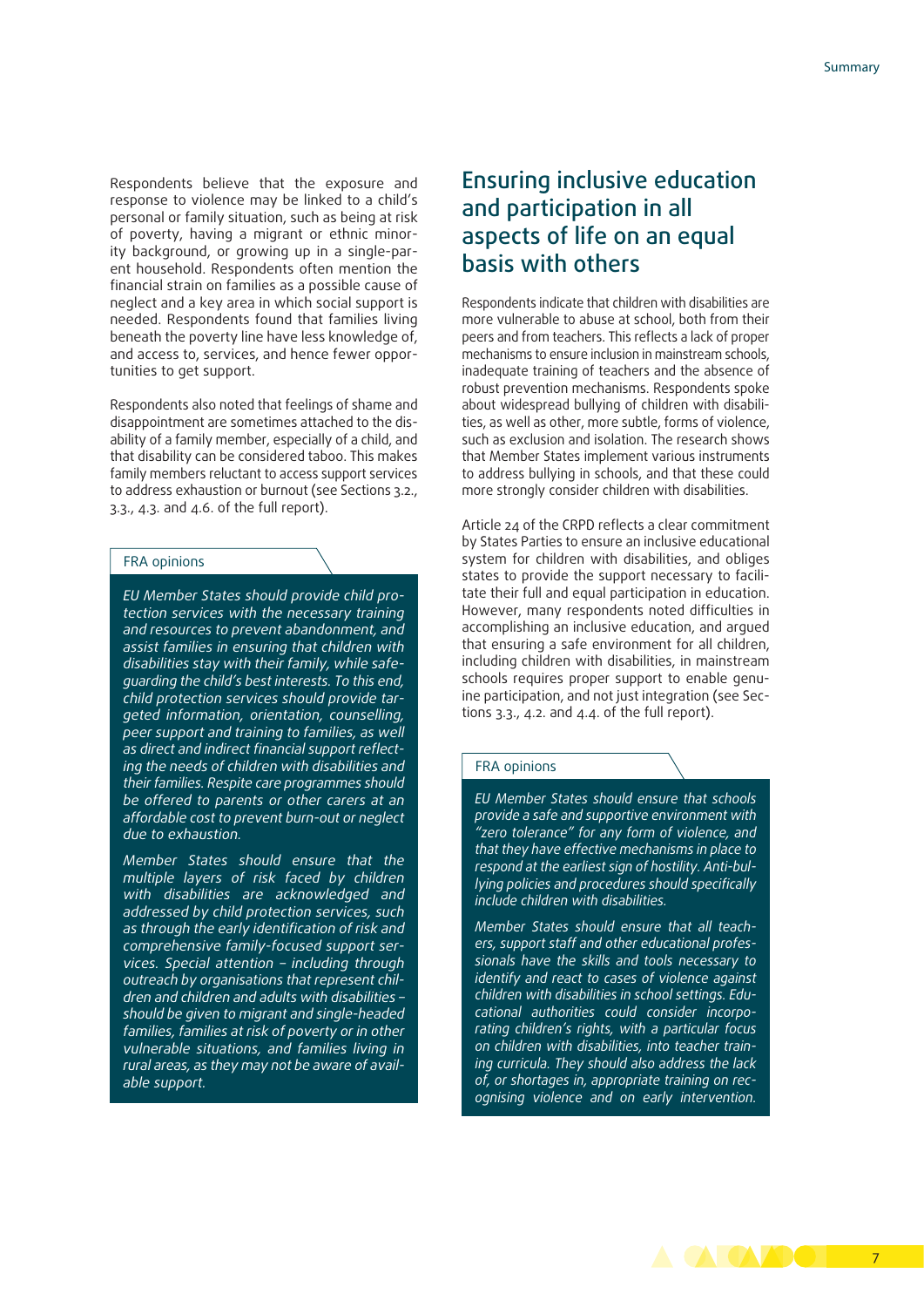*National human rights mechanisms, including equality bodies, national human rights institutions and children's ombudspersons, should be mandated, resourced and encouraged to monitor and raise awareness on the rights of children with disabilities in education and to investigate and follow up on cases of violence, denials of access to mainstream schools and bullying of children with disabilities.*

*Organisations representing children and children and adults with disabilities should be encouraged to support children with disabilities and their families to ensure their inclusion in education, and should develop and conduct educational campaigns to be carried out by self-advocates and role models in schools. Reaching out to school authorities to provide information and knowledge on the specific support needs of children with different forms and extents of impairments would strengthen the effectiveness of such actions.*

### Advancing deinstitutionalisation efforts and strengthening the monitoring of institutions

There are no reliable data on the exact number of children living in different institutional settings, but estimates suggest that around 150,000 children live in residential settings across the EU. Member States have in recent years made progress in gradually moving from institutional-based care systems to family-based care. However, the institutionalisation of children with disabilities remains a concern, as repeatedly highlighted by the CRC and the CRPD committees. Institutionalisation increases the likelihood of children becoming victims of neglect and mental, physical or sexual violence; some respondents view institutionalisation itself as a form of violence. In addition, the vetting of residential care personnel in Member States does not always cover all groups of professionals, and its frequency is not determined by law. Respondents felt that violence and neglect can easily be hidden in institutions. They criticised monitoring mechanisms for lacking rigour, noting that inspections of institutions are often not systematic, and are reactive rather than preventive – for example, only after the media reports on abuse or deaths in institutions. Some respondents also claimed that certain monitoring bodies lack competence or independence.

Other challenges highlighted by respondents include problematic working conditions for staff, resulting in burnout, and training that is inadequate, sporadic and often not mandatory.

The legislative package for the European Structural and Investment Funds (ESIF) for the period 2014– 2020 brought important changes that prioritise deinstitutionalisation and compliance with the CRPD. The criteria attached to promoting social inclusion and combating poverty and discrimination – the socalled 'ex ante conditionalities' that Member States must meet to benefit from ESI funds – are particularly important, and include "measures for the shift from institutional to community based care" (see Sections 3.2. and 3.3. of the full report).

#### FRA opinions

*Member States should consider banning placing children – especially those under the age of three – in institutions, regardless of the type or severity of their impairment, as endorsed in the UN Guidelines for the Alternative Care of Children. Member States should allocate resources for the prompt deinstitutionalisation of children with disabilities and their full inclusion in the community. In this respect, Member States should make use of the EU Structural and Investment Funds to support both children with disabilities and their families in the transition from institutional to family-based care.*

*Member States should strengthen monitoring and inspections of institutions and other closed residential settings to address neglect, mistreatment and other forms of violence. This is particularly important with deinstitutionalisation under way (partly funded through the EU's Structural and Investment Funds). Monitoring should be independent, well-resourced and involve regular and unannounced inspections.*

### Developing targeted tools, allocating adequate resources and improving human resource capacity

The research suggests that the existing national legal and policy frameworks can address violence against children with disabilities only if adequate resources are provided for their implementation. Respondents identify overextended and untrained personnel, staff burn-out, a lack of resources and

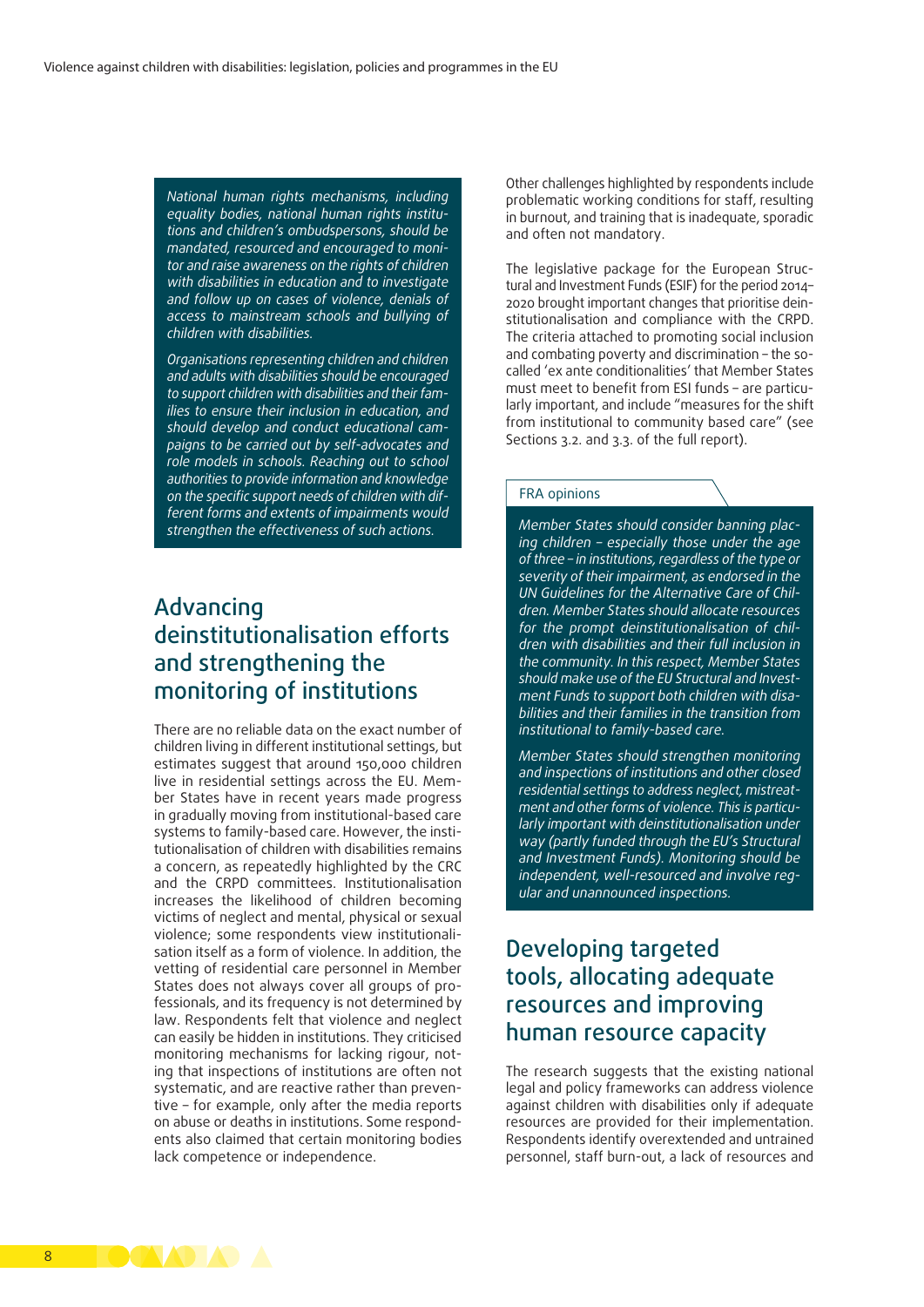problematic working conditions as some of the obstacles to effectively addressing violence against children with disabilities.

Respondents suggest that, in addition to 'specialised' professionals in daily contact with children with disabilities, professionals providing general services – such as doctors, nurses and teachers – should be trained on the rights of children with disabilities, accessible communication methods, as well as on means and processes to identify, respond to and report violence against them.

Respondents consider the lack of practical guidance and tools to be a main challenge in the implementation of laws and policies. These should target different professionals, and clearly outline how to prevent and respond to violence.

The EU has established EU funding schemes – such as the Rights, Equality and Citizenship Programme 2014–2020, which replaced Daphne in 2013 – to support activities relating to research, training, guidance development, and good practice exchanges, including in the area of combating violence against children. Respondents recognise the positive impact these funding schemes can have at the national level (see Sections 2.3., 4.4. and 4.6. of the full report).

#### FRA opinions

*EU Member States should facilitate the effective implementation of existing laws and policies on preventing violence against children with disabilities by developing practical guidelines, protocols and training to enable professionals to recognise violence against children with disabilities, adequately support victims and their families, and ensure that perpetrators face justice. Such tools should be jointly developed with organisations that represent children and adults with disabilities and their families, and be supported with the human and financial resources necessary for their implementation.*

*Member States should review the required qualifications and working conditions of professionals working with children with disabilities to ensure that these professionals have the requisite skills and time for preventing, and responding to, violence against the children.*

*Member States should provide compulsory training for professionals who may potentially work with children with disabilities. Such training should be based on a systematic* *needs assessment, and should cover the legal and policy framework, stress management, and recognising and reporting violence. Training should also cover how to accessibly communicate with children, including those with hearing, cognitive, speech, intellectual or psychosocial disabilities. Different professionals should be targeted, including: teachers and other educational professionals; doctors, nurses and other healthcare professionals; and providers of specialised and general services for children and care workers.*

*Guidelines and toolkits for practitioners working with children with disabilities, as well as for general services staff – such as health and educational professionals – should be developed to provide clear guidance on responsibilities, prevention, referrals and steps to take when suspecting violence.*

*To achieve sustainable and tangible results with respect to social inclusion, Member States should make use of available EU funding – such as via ESIF and the Rights, Equality and Citizenship Programme – to develop community-based services for children and their families, and to raise public awareness.*

*The European Commission should ensure that the Concluding Observations of the UN CRPD Committee regarding the use of European Structural and Investment Funds are implemented. These recommend that the European Union strengthen the monitoring of the use of ESI funds to ensure they are being used strictly for the development of support services for persons with disabilities in local communities and not the re-development or expansion of institutions; and that the European Union suspend, withdraw and recover payments if the obligation to respect fundamental rights is breached.*

### Collecting data

The research shows increased awareness of violence against children with disabilities and the legal obligations established in the CRC and the CRPD, but reliable data regarding the situation in the EU remain lacking. Respondents believe that the lack of information on the scale, forms and characteristics of violence against children with disabilities inhibits the development of targeted policies and programmes. Without proper data, service providers are not aware of the needs of children with disabilities, putting them at risk of being overlooked by inaccessible and unresponsive services.

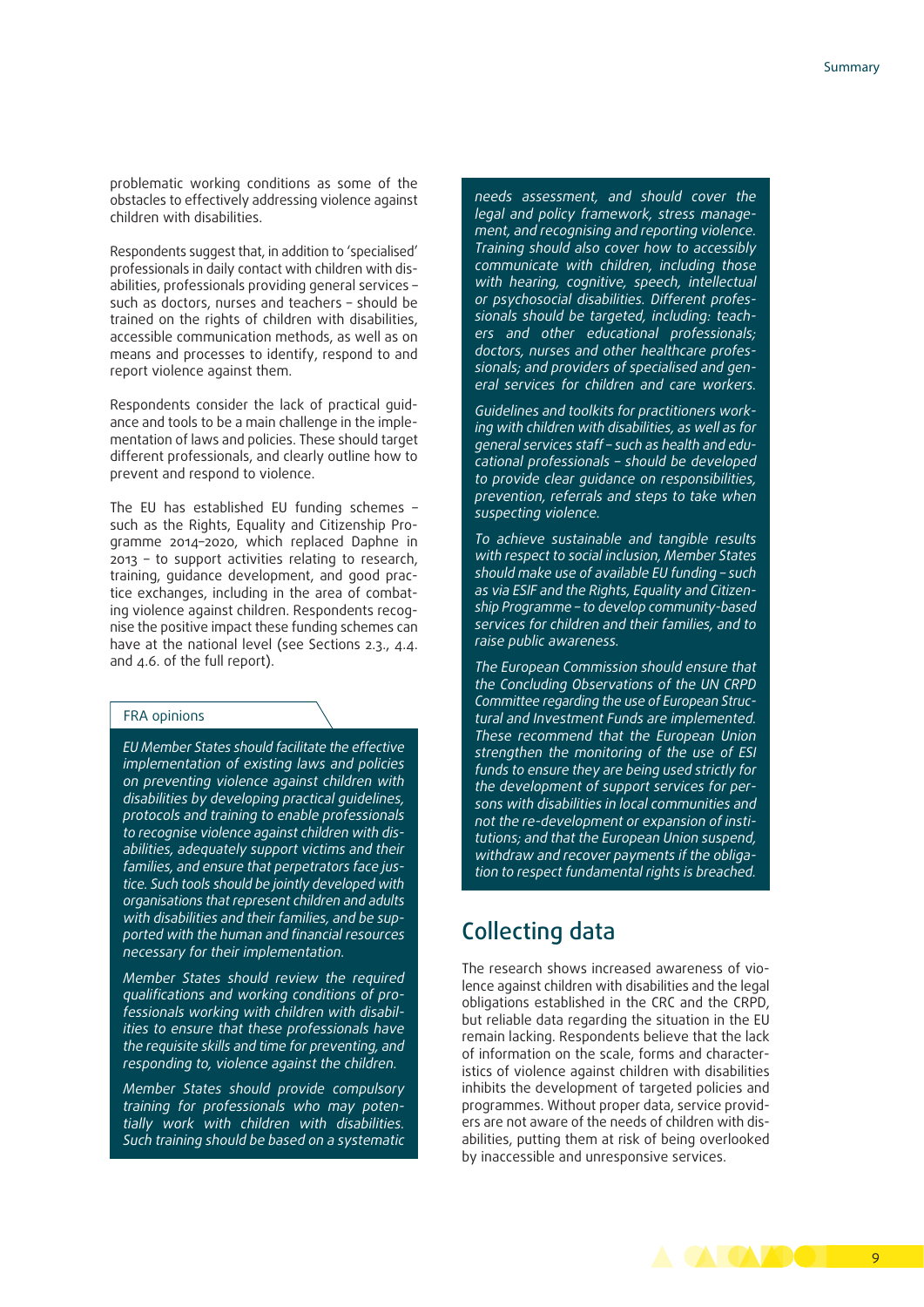The research also shows that some countries collect data on violence against persons with disabilities, but do not filter the data based on age, while others collect data on violence against children in general, but do not collect information about the children's disability status. This is true of both official governmental sources as well as of information collected by civil society.

Respondents emphasised that, where data and research on the situation of children with disabilities are available, efforts should be made to disseminate results widely among all concerned actors to trigger evidence-based reforms and targeted measures (see Sections 2.4. and 4.2. of the full report).

#### FRA opinions

*In line with their obligations under international law, the EU and its Member States should collect disaggregated statistical and research data to permit them to formulate and implement policies to prevent and address violence against children with disabilities. Member States that already collect data on violence against children should make sure that these data are appropriately disaggregated and in accessible formats. Data should at a minimum include information on reported cases of violence against children with disabilities, and on investigations, prosecutions and protection services provided. Data should provide information on the type of violence, including whether discriminatory or bias-motivated; the perpetrator; the type of impairment, including multiple or severe impairments; and other victim characteristics, such as gender, migrant status and socioeconomic background, to uncover patterns and information about sub-groups of children with disabilities.*

*Member States should also collect and publish disaggregated data on the operation of crisis hotlines, child helplines and victim support services.*

*Member States could consider establishing a database listing the different forms of support available through public services and civil society organisations, including disabled persons' organisations and victim support organisations. This database could also act as a gateway to existing tools, such as training or awareness-raising materials.*

*Member States could consider developing, with the support of FRA, fundamental rights indicators that can support monitoring and evaluating the implementation of policies and measures addressing violence against children with disabilities.*